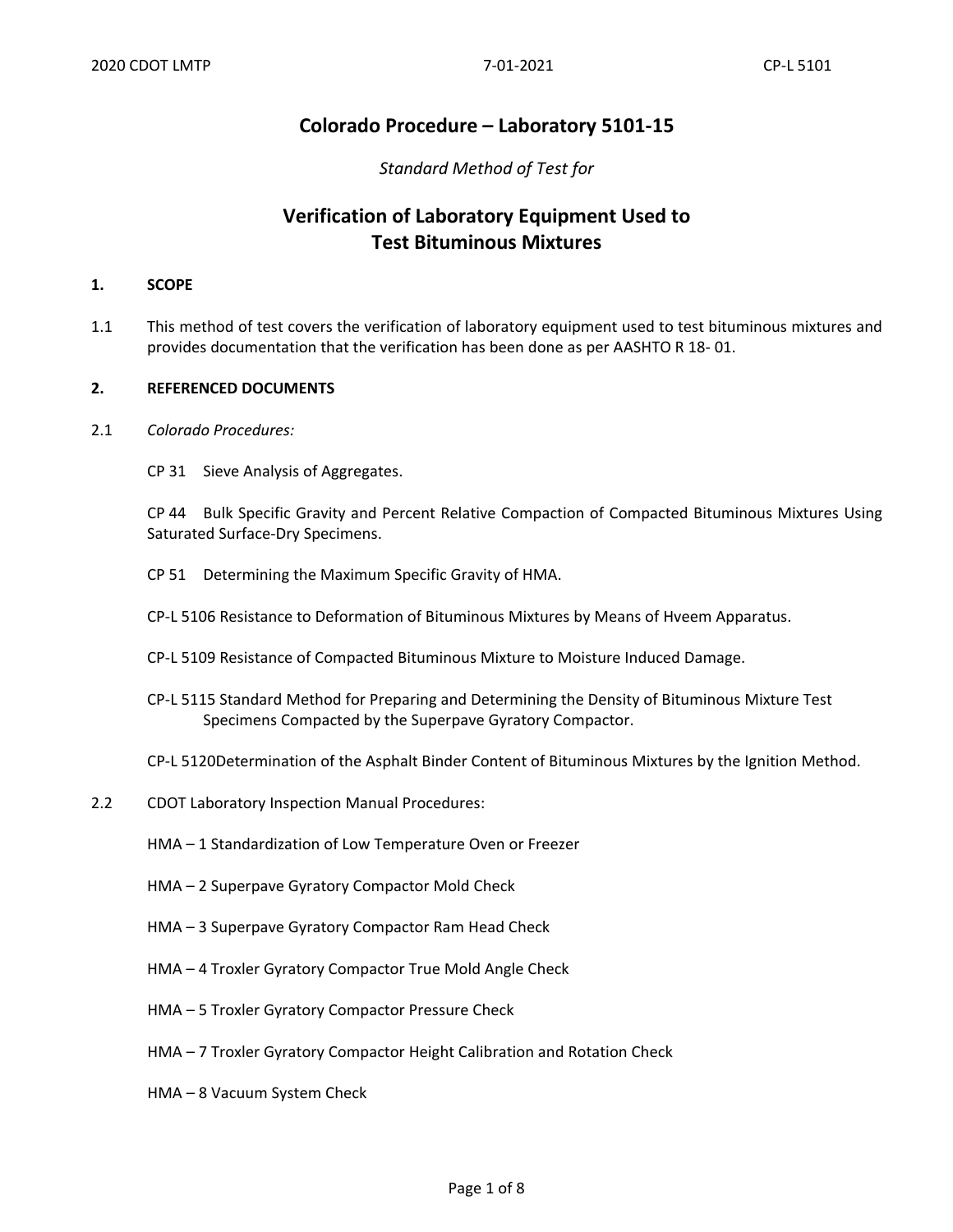- HMA 9 Standardization of Water Baths
- HMA 10 Stabilometer Check
- HMA 11 United Press Load Cell Check
- G-1 Verification of Balance
- G-2 Standardization of Oven Temperature
- G-3 Calibrated Thermometer Check
- G-4 Standardization of Liquid-in-Glass / Digital Thermometers
- A-1 Sieve Check
- A-2 Sieving Adequacy Check
- 2.3 *AASHTO Standards:*
	- T 30 Mechanical Analysis of Extracted Aggregate.
	- T 209 Theoretical Maximum Specific Gravity (Gmm) and Density of Hot Mix Asphalt.

T 312 Preparing and Determining the Density of Hot-Mix Asphalt (HMA) Specimens by Means of the Superpave Gyratory Compactor.

2.4 *ASTM Standards:*

E 11 Specification for Woven Wire Test Sieve Cloth and Test Sieves.

C 136 Test Method for Sieve Analysis of Fine and Coarse Aggregates.

#### **3. APPARATUS**

- 3.1 *Thermometers* Conforming to the requirements of ASTM E 1. The thermometers shall be capable of reading 77°F by 0.2°F, 140°F by 0.2°F, 230°F by 0.5°F, 275°F by 0.5°F, 300°F by 0.5°F, 325°F by 0.5°F.
- 3.2 *Vernier Caliper (or other measuring device*) capable of measuring 0 to 6 inches in increments of 0.001".
- 3.3 *Dial Gauge* capable of measuring 1 inch in increments of 0.001".
- 3.4 *Height calibration spacer and performance verification kit* for the Troxler Superpave Gyratory Compactor.
- 3.5 *Stopwatch or timer* with certificate of calibration.
- 3.6 *Verified weights* traceable to the National Bureau of Standards.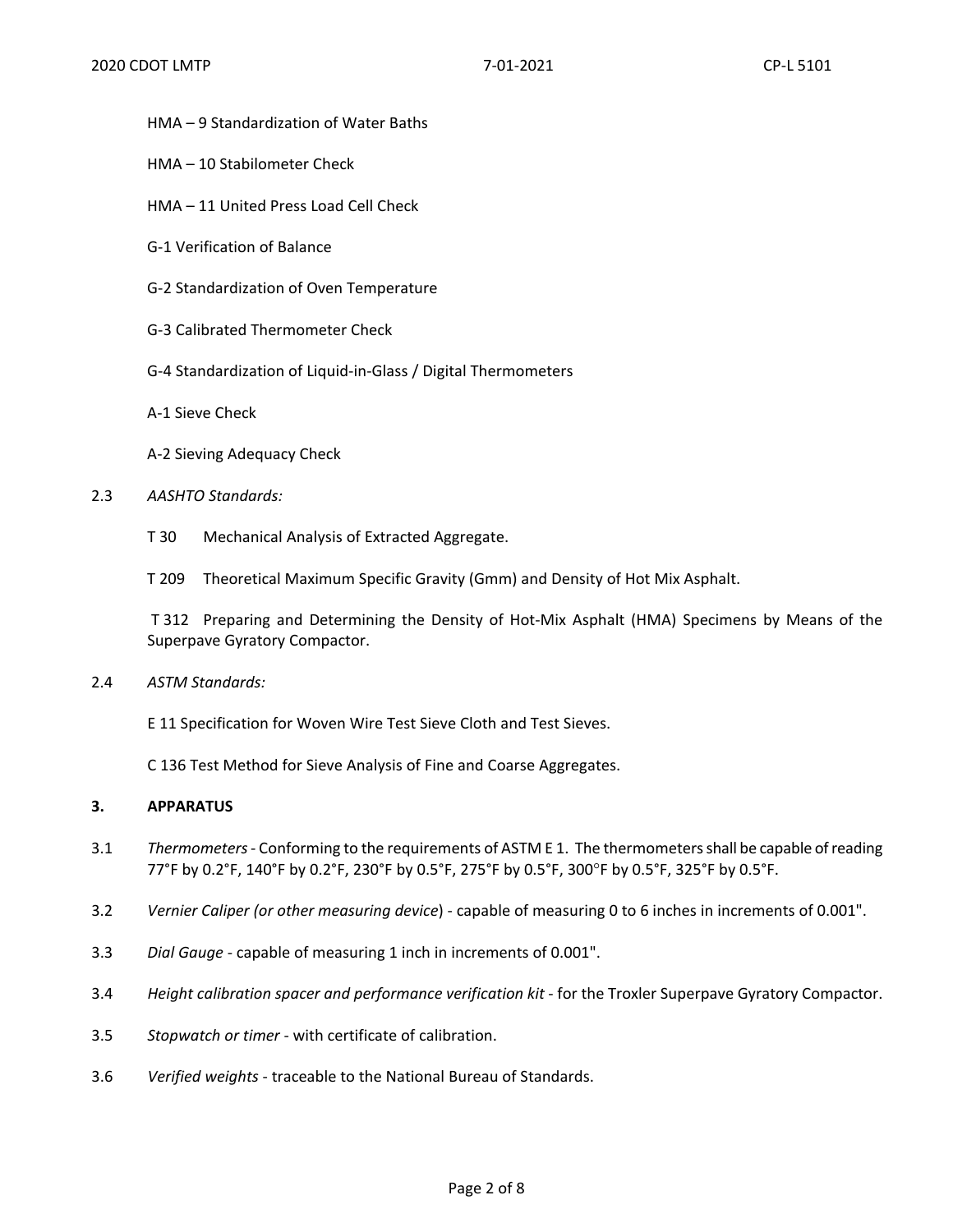- 3.7 *Inside diameter micrometer* capable of measuring 100 mm in increments of 0.01 mm.
- 3.8 *Comparator* with reticles for examining sieves finer than No. 4.
- 3.9 *Manometer* free of air bubbles.

#### **4. EQUIPMENT VERIFICATION**

- 4.1 The CDOT Laboratory Inspection Manual has worksheets to aid with verifications.
- 4.2 Conduct verifications and calibrations as per the following table: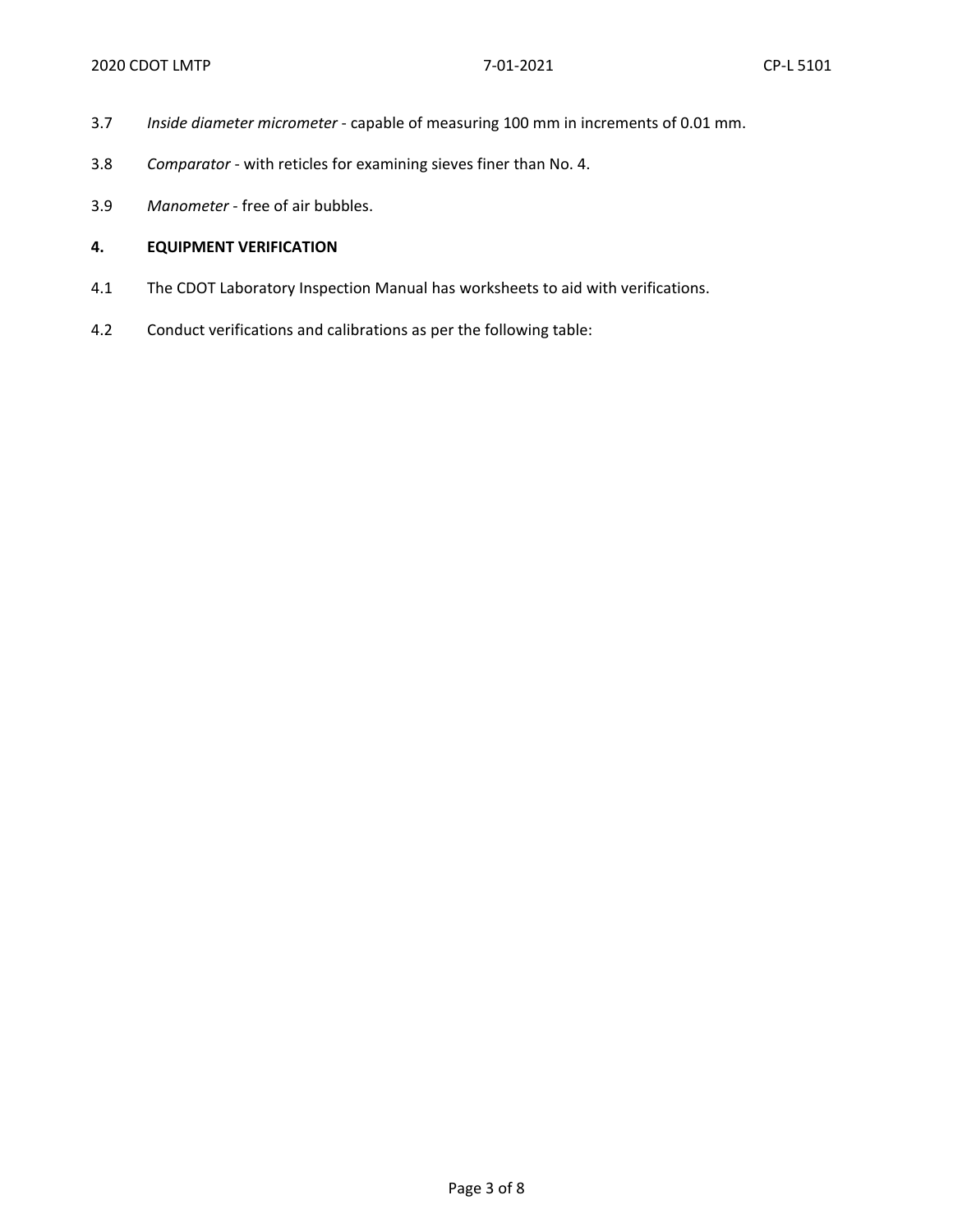| Table 1: General & Asphalt Equipment                                                                                   |                                                     |                             |                 |
|------------------------------------------------------------------------------------------------------------------------|-----------------------------------------------------|-----------------------------|-----------------|
| <b>EQUIPMENT</b>                                                                                                       | <b>PROCEDURE</b>                                    | <b>REQUIREMENT</b>          | <b>INTERVAL</b> |
| <b>Balances</b>                                                                                                        | <b>Outside Certified Contractor</b><br>or G-1       | Calibration or<br>Check     | 12 Mo.          |
| Compression Testing Machine, Load<br>Cells                                                                             | <b>Outside Certified Contractor</b><br>or HMA-11    | Check                       | 12 Mo.          |
| Superpave Gyratory Compactor: Ram<br>Pressure, Angle of Gyration, Frequency of<br>Gyration, LVDT or Height Calibration | HMA-4, 5, 7                                         | Check                       | 12 Mo.          |
| Superpave Gyratory Compactor, Ram Head<br>and Base Plate                                                               | HMA-2 & 3                                           | Check                       | 12 Mo.          |
| <b>Mechanical Shakers</b>                                                                                              | $A-2$                                               | Check                       | 12 Mo.          |
| <b>Sieves</b>                                                                                                          | A-1                                                 | Check                       | 12 Mo.          |
| Superpave Molds                                                                                                        | HMA-2                                               | Check                       | 12 Mo.          |
| Ovens                                                                                                                  | $G-2$                                               | Standardization or<br>Check | 12 Mo.          |
| Low Temperature Oven & Freezer                                                                                         | HMA-1                                               | Standardization or<br>Check | 12 Mo.          |
| <b>Water Bath</b>                                                                                                      | HMA-9                                               | Standardization or<br>Check | 12 Mo.          |
| <b>Test Thermometers</b>                                                                                               | <b>Outside Certified Contractor</b><br>or G-3 & G-4 | Check                       | 12 Mo.          |
| Vacuum / Pressure Measurement<br>Devices                                                                               | <b>Outside Certified Contractor</b><br>or HMA-8     | Check                       | 12 Mo.          |
| Vacuum System                                                                                                          | HMA-8                                               | Check                       | 12 Mo.          |
| Ignition Oven Internal Scale                                                                                           | <b>Outside Certified Contractor</b><br>or G-1       | Calibration or<br>Check     | 12 Mo.          |
| <b>Stabilmeter Followers, Calibration Cylinders</b>                                                                    | <b>HMA-10</b>                                       | Check                       | 12 Mo.          |

# **Table 1: General Equipment & Asphalt Equipment**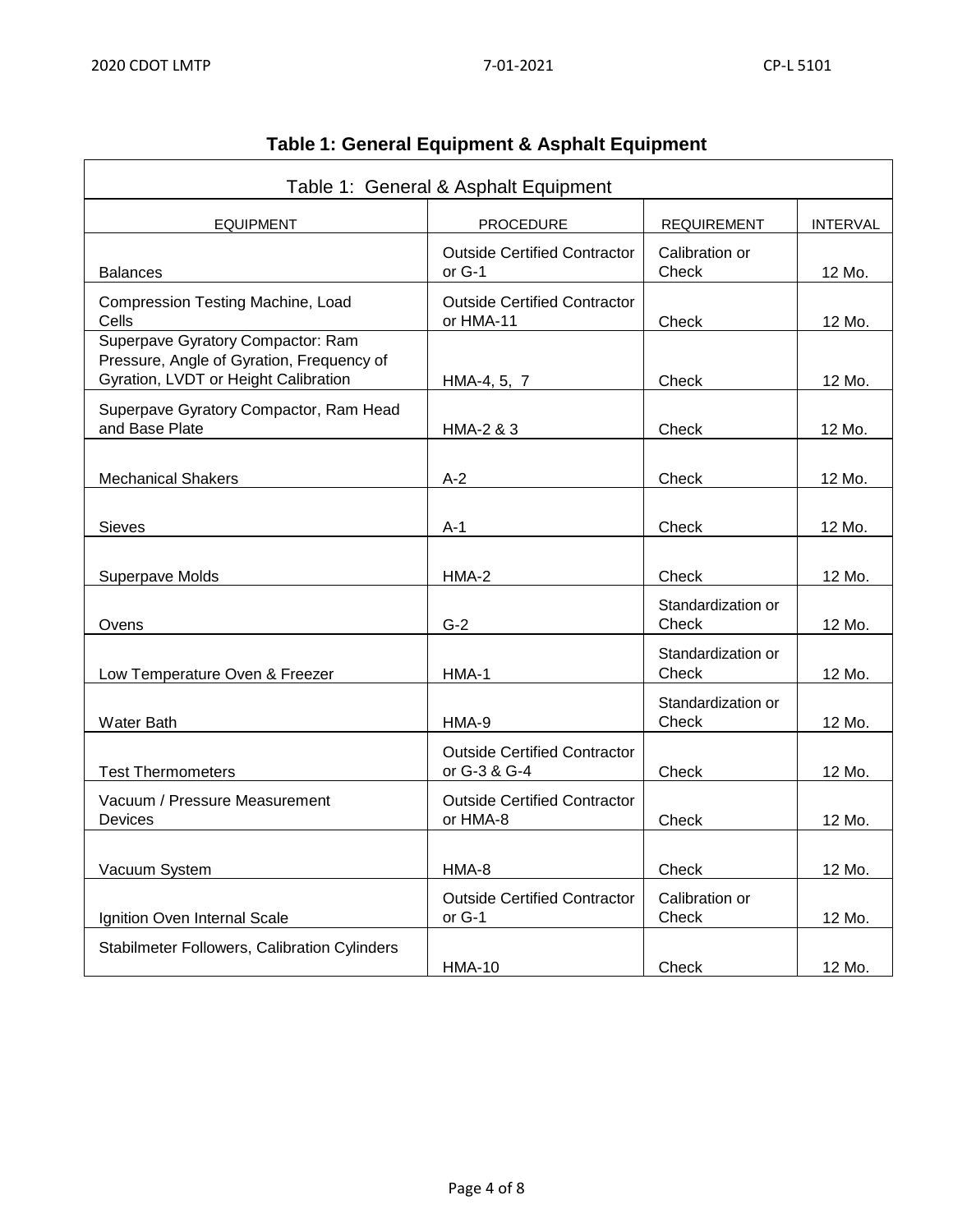### **Appendix A, CP-L 5101 Routine Maintenance Recommendations For Superpave Gyratory Compactors**

Follow the maintenance schedule in Table 1 for optimum equipment performance and decreased machine wear. Consult manufacturer maintenance guide in operations manual for complete details.

## **Table 1: Superpave Gyratory Compactor Maintenance**

| <b>FREQUENCY</b>                   | <b>ITEM</b>                                                                                                    | <b>TROXLER</b><br>4140 A & B        | <b>PINE AFGC125X</b>                                               | <b>PINE</b><br>AFG1     | <b>COMMENTS</b>                                                                                           |
|------------------------------------|----------------------------------------------------------------------------------------------------------------|-------------------------------------|--------------------------------------------------------------------|-------------------------|-----------------------------------------------------------------------------------------------------------|
| Daily                              | Ram Head/Ram<br>Foot                                                                                           | Clean with<br>degreaser             |                                                                    | Anti-Seize<br>Lubricant | Easier to clean when<br>hot.                                                                              |
| Daily                              | <b>Molds</b>                                                                                                   | Clean with<br>degreaser             |                                                                    |                         | Easier to clean when<br>hot.                                                                              |
| Daily                              | Mold Base Plate/<br>Mold Top                                                                                   | Clean with<br>degreaser             | Lubricate with<br>Molybdenum di-<br>sulfide powder                 | Clean                   | Easier to clean when<br>hot.<br>Make sure area<br>where base plates<br>and mold make<br>contact is clean. |
| Daily                              | Support Ring and<br>Cam Followers                                                                              | Clean &<br>Grease with<br>Magnalube |                                                                    |                         | Clean with dry clean<br>cloth.                                                                            |
| Daily                              | Carriage Base Plate                                                                                            |                                     | Lubricate with<br>Molybdenum di-<br>sulfide powder                 |                         |                                                                                                           |
| Daily                              | Compaction<br>Chamber/                                                                                         |                                     | Clean                                                              | Clean                   |                                                                                                           |
| Daily/Per Cycle                    | <b>Turn Table</b>                                                                                              | Use Clean<br>Dry Cloth              |                                                                    |                         | Do not use<br>degreaser. Clean<br>every cycle if fines fall<br>on table after each<br>compaction.         |
| Every 5 hours                      | <b>Mold Rollers</b>                                                                                            |                                     | Grease with<br>Molybdenum di-<br>sulfide<br>Mobilgrease<br>Special |                         |                                                                                                           |
| Initial 5 hours/<br>Every 25 hours | <b>Ball Screw Bearings,</b><br><b>Ball Screws,</b><br><b>Actuator Bearings</b><br>and Carriage Base<br>bearing |                                     | Grease with<br>Molybdenum di-<br>sulfide<br>Mobilgrease<br>Special | Grease                  |                                                                                                           |
| Every 25 hours                     | <b>Fixed Ring Surface</b>                                                                                      |                                     | <b>Oil (SAE 30)</b>                                                |                         |                                                                                                           |
| Every 25 hours                     | Mold Clamp Pivot<br>and Mold Top<br>Clamps                                                                     |                                     |                                                                    | Anti-Seize<br>Lubricant |                                                                                                           |
| Every 80 hours                     | <b>Brake Disk</b>                                                                                              | Clean with<br>degreaser             |                                                                    |                         | Use clean dry cloth.                                                                                      |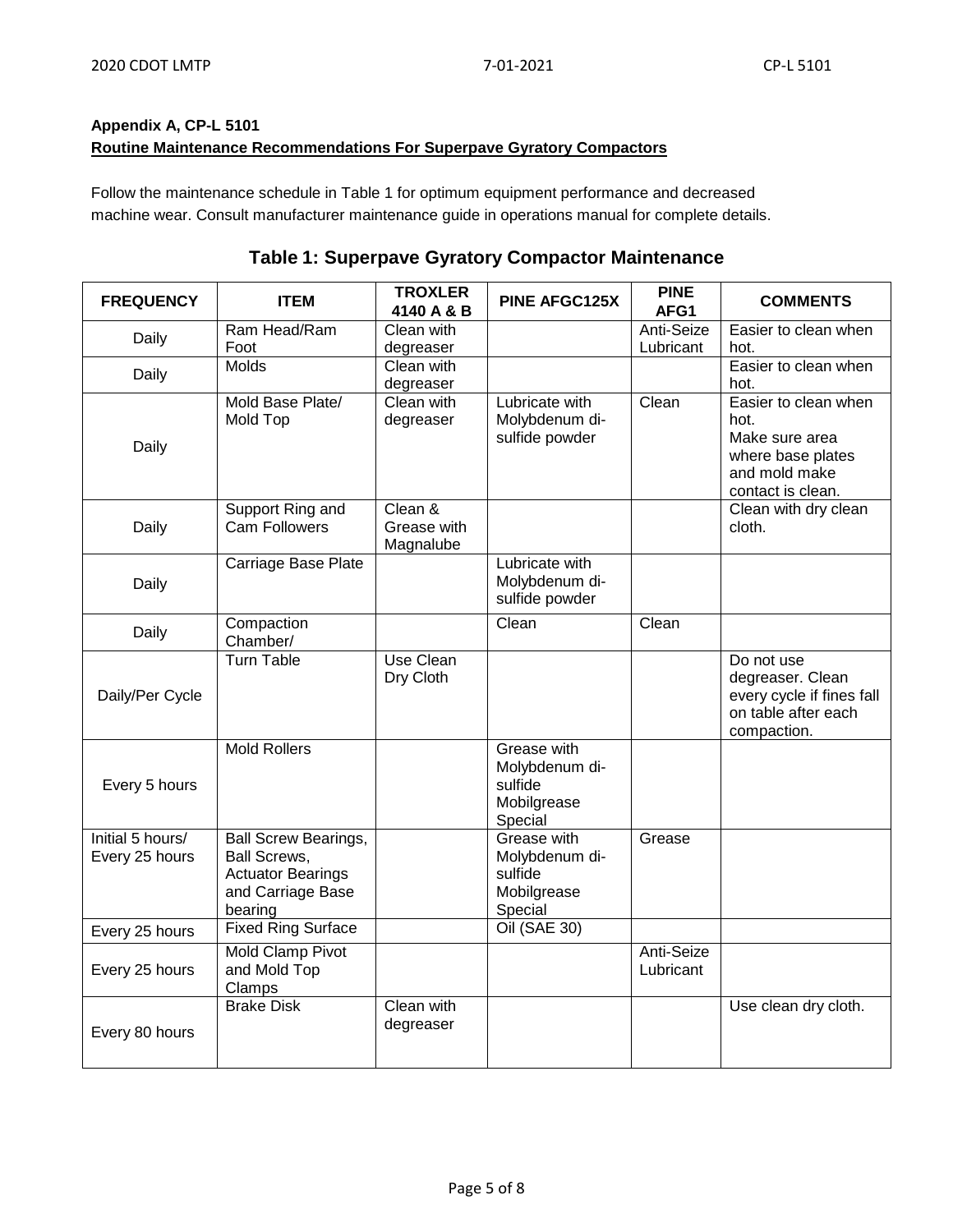| <b>FREQUENCY</b>       | <b>ITEM</b>                               | <b>TROXLER</b><br>4140 A & B              | <b>PINE AFGC125X</b>                               | <b>PINE</b><br>AFG1 | <b>COMMENTS</b>                                 |
|------------------------|-------------------------------------------|-------------------------------------------|----------------------------------------------------|---------------------|-------------------------------------------------|
| Every 80 hours         | Chamber shafts                            | Grease with<br>Magnalube                  |                                                    |                     |                                                 |
| Every 80 hours         | Loading Head and<br><b>Thrust Bearing</b> | Clean &<br>Grease with<br>Magnalube       |                                                    |                     |                                                 |
| Every 80/<br>100 hours | Drive chain                               | Check<br><b>Tension</b>                   | Oil (SAE 30) and<br>check tension                  |                     | Lubricate chain<br>with Magnalube if<br>needed. |
| Every 100 hours        | Ram Key                                   |                                           | Lubricate with<br>Molybdenum di-<br>sulfide powder |                     | If key is worn<br>rotate to use<br>unworn side. |
| Every 500 hours        | Ram                                       | <b>Add Grease</b>                         |                                                    |                     |                                                 |
| Every 500 hours        | <b>Rotation Gear Box</b>                  | Change Oil                                |                                                    |                     |                                                 |
| Every 1000 hours       | System                                    | Contact<br><b>Troxler</b> for<br>overhaul |                                                    |                     | Done by<br>Manufacturer                         |
| Every 1000 hours       | Carriage Base Drive<br>Reducer            |                                           | Gear oil ISO<br>Grade 460                          |                     |                                                 |
|                        | <b>Hydraulic Power Pack</b>               |                                           | Automatic<br><b>Transmission Fluid</b>             |                     |                                                 |

# **Table 1: Superpave Gyratory Compactor Maintenance (Continued)**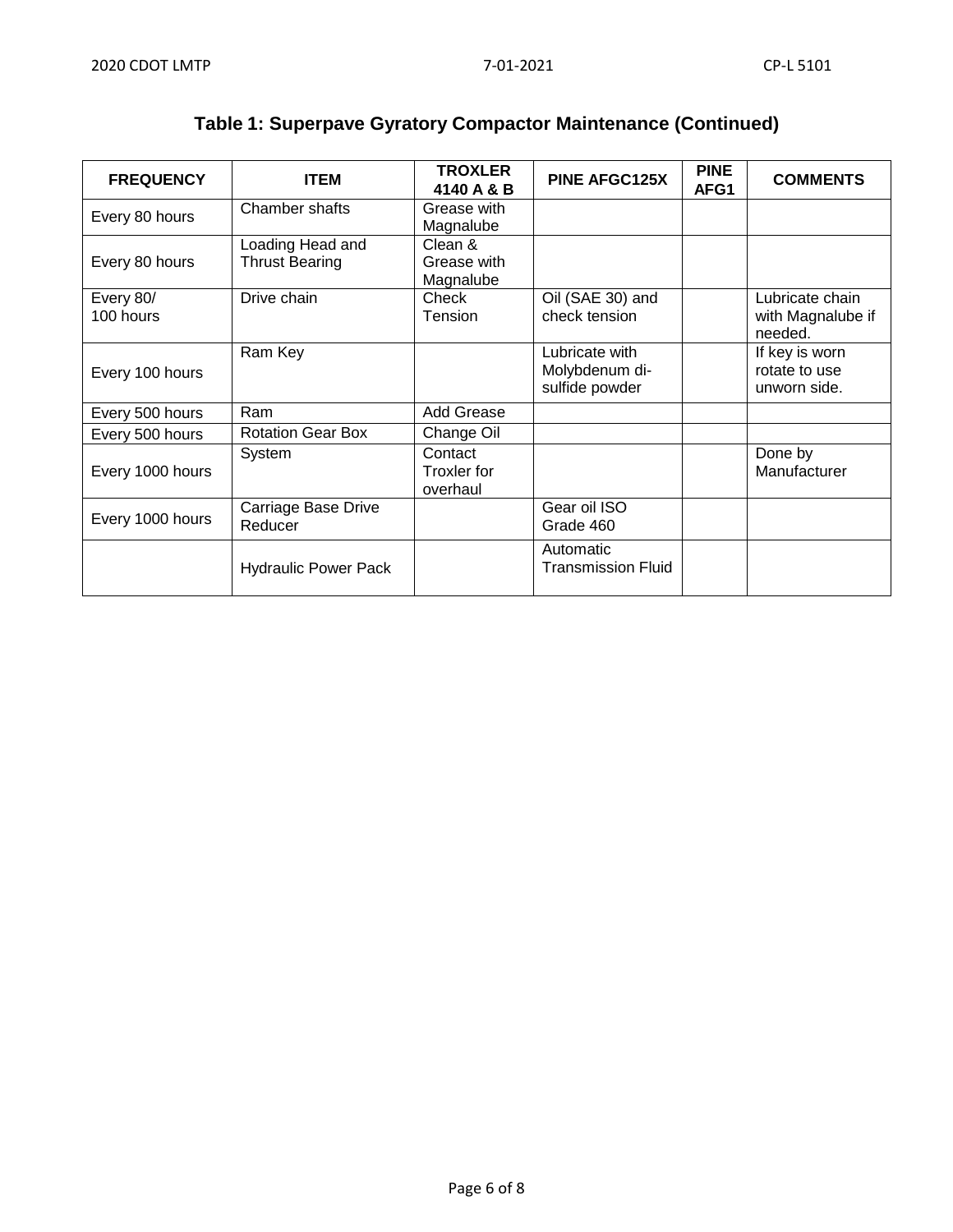# **Appendix B, CP-L 5101**

### **Equipment Calibration and Standardization Recommendations For Flexible Pavement Equipment**

Follow the best practices in Table 1 for more reliable equipment calibrations and standardizations. All of the information in Table 1 is not required but considered best practices and goes above what is required to ensure more accuracy when calibrating and standardizing equipment.

## **Table 1: Equipment Calibration and Standardization Best Practices**

| <b>ITEM</b>                                                                                                 | <b>COMMENTS</b>                                                                                                                                                                                                                                                                                                                                                                                                                            |
|-------------------------------------------------------------------------------------------------------------|--------------------------------------------------------------------------------------------------------------------------------------------------------------------------------------------------------------------------------------------------------------------------------------------------------------------------------------------------------------------------------------------------------------------------------------------|
| <b>Balances</b>                                                                                             | 1. Make sure balances are cleaned and leveled.<br>2. Make sure balances are not rubbing or touching anything, such as<br>suspension wires or sample holders touching bulk chamber walls.                                                                                                                                                                                                                                                   |
| Compression Testing Machine, Load<br>Cells                                                                  | 1. Recommend testing different load cells against each other before<br>calibration.<br>2. Recommend taking at least one reading from load cell or at least until<br>pressure values from load cell stabilize. Pressure values drift down after<br>a few readings (For Troxlers).                                                                                                                                                           |
| Superpave Gyratory Compactor: Verify<br>Ram Pressure, Angle of Gyration,<br>Frequency of Gyration, LVDT     | 1. Recommend always doing height calibration first especially when<br>switching Ram Heads.<br>2. Make sure when verifying the angle with the TMA, it is squared and<br>straight with the compactor.<br>3. Do not adjust pressure on gyratory compactors to match external<br>load cell if pressure is within specification. Have compactor serviced if<br>pressure is out of specification when it is set to proper compactor<br>pressure. |
| <b>Superpave Gyratory Compactor</b><br>(continued), Verify Ram Head, Base<br><b>Plate and Cam Followers</b> | 1. For the most accurate measurement, it is recommended to take the<br>Ram Head off of the compactor.<br>2. Although this verification is only required every 12 months, frequently<br>checking Ram Head diameters during the construction season is<br>recommended when Ram Heads are close to being out of the specified<br>range.<br>3. The grooves in cam followers should be no more than 0.012" deep. If<br>so, replace.             |
| <b>Mechanical Shakers</b>                                                                                   | 1. Make sure sample for sieve adequacy is of appropriate size as not to<br>over load the sieves.                                                                                                                                                                                                                                                                                                                                           |